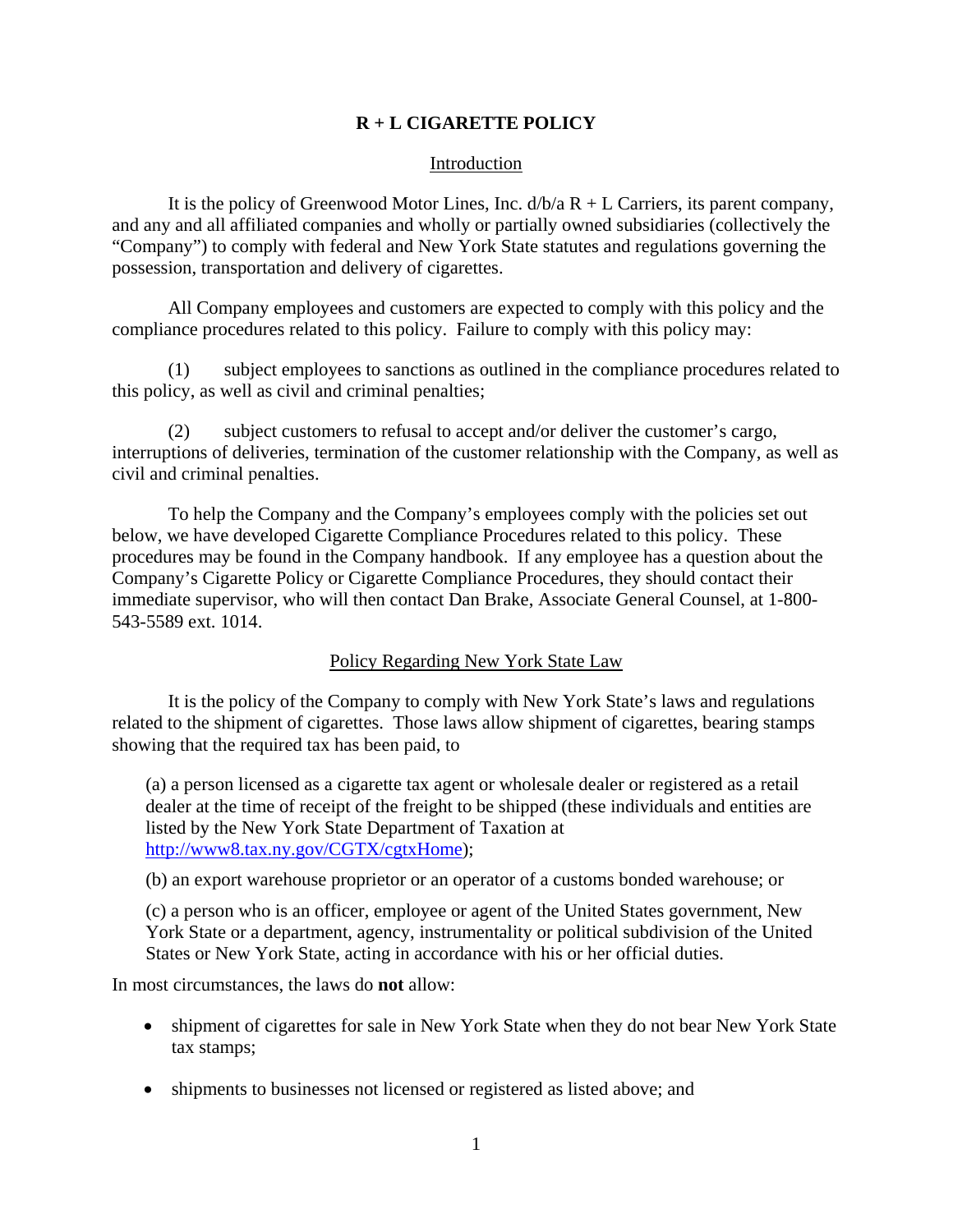• shipments to minors or other individuals purchasing for their own use.

Therefore, the Company and its employees will exercise reasonable due diligence to ensure that it ships packages of cigarettes into or from New York State only in a lawful manner consistent with these restrictions. In particular, the Company will only accept shipments of cigarettes for delivery to recipients who are licensed or otherwise authorized by applicable New York State law or regulation to receive deliveries of cigarettes.

It is the policy of the Company to require that its customers comply with all applicable New York State statutes and regulations regarding the shipment of cigarettes into, within and from New York State. Customers are required to certify their awareness of, and compliance with, such laws prior to shipping with the Company. Violations of this policy may result in refusal to accept and/or deliver a customer's cargo, interruption of a customer's deliveries, termination of the customer relationship with the Company and civil and criminal sanctions imposed on the customer by New York State law enforcement.